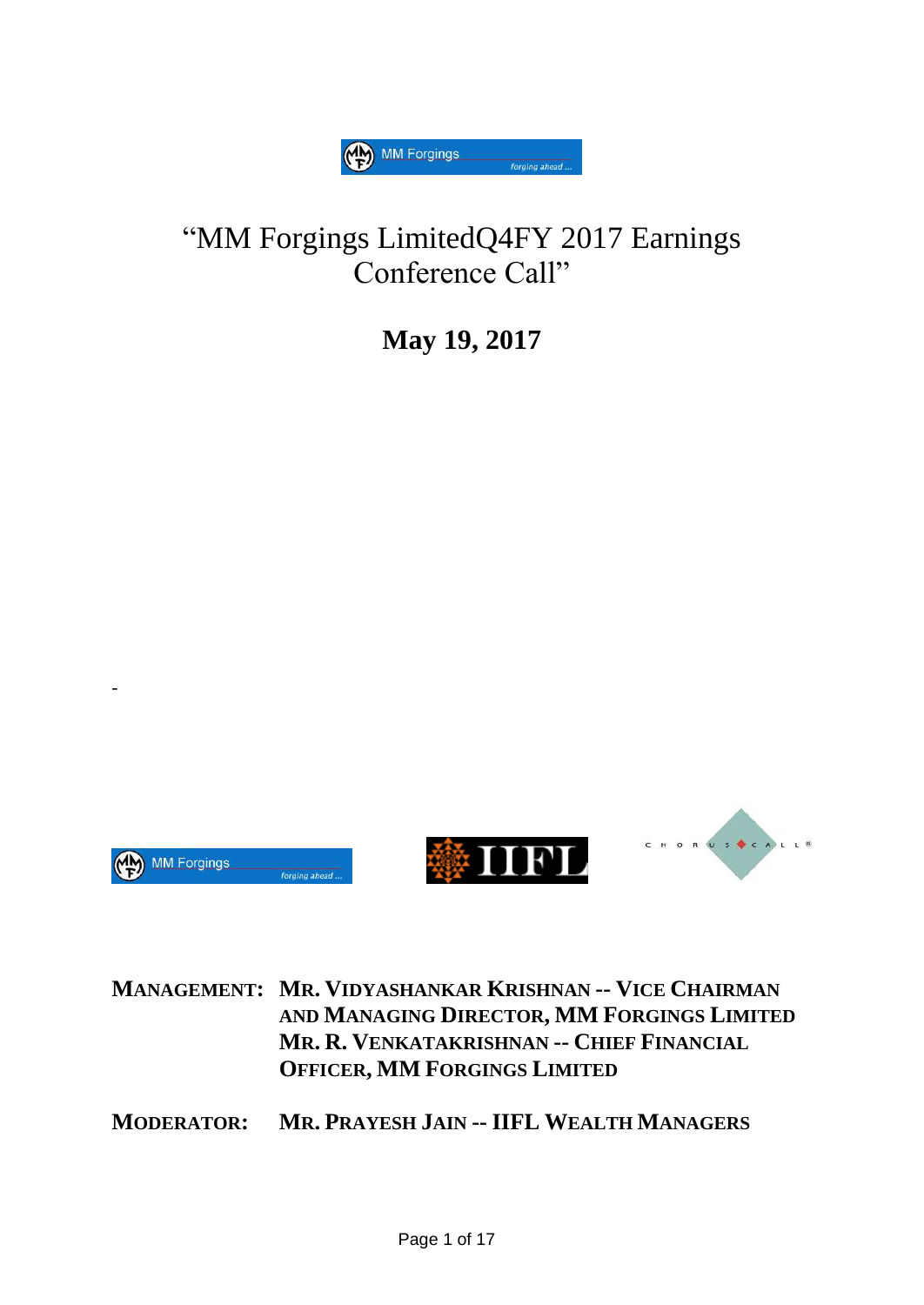| Moderator:             | Good Day, Ladies and Gentlemen, and Welcome to the MM Forgings Limited FY 2017Results<br>Conference Call hosted by Wealth Division of IIFL Investment Managers. As a reminder, all<br>participant lines will be in the listen-only mode. And there will be an opportunity for you to<br>ask questions after the presentation concludes. Should you need assistance during this<br>conference call, please signal an operator by pressing "*" then "0" on your touchtone phone.<br>Please note that this conference is being recorded.                                                                                                               |
|------------------------|-----------------------------------------------------------------------------------------------------------------------------------------------------------------------------------------------------------------------------------------------------------------------------------------------------------------------------------------------------------------------------------------------------------------------------------------------------------------------------------------------------------------------------------------------------------------------------------------------------------------------------------------------------|
|                        | I would now like to hand the conference over to Mr. Prayesh Jainfrom IIFL Wealth Managers.<br>Thank you and over to you, sir!                                                                                                                                                                                                                                                                                                                                                                                                                                                                                                                       |
| <b>Prayesh Jain:</b>   | Thank you, Mallika. Good Evening, everyone. On behalf of IIFL Wealth Managers I welcome<br>you all for the Q4 FY 2017 Earning Conference Call for MM Forgings Limited. At the onset, I<br>would like to thank the management of MM Forgings for providing us an opportunity to host<br>this call.                                                                                                                                                                                                                                                                                                                                                   |
|                        | From the management, we have with us today, Mr. Vidyashankar Krishnan -- Managing<br>Director of the Company; and Mr. R. Venkatakrishnan -- CFO of the Company.                                                                                                                                                                                                                                                                                                                                                                                                                                                                                     |
|                        | We would start with some brief updates about the Company and the results from the company<br>side and then we can take it for the question-and-answer session.                                                                                                                                                                                                                                                                                                                                                                                                                                                                                      |
|                        | I now request Mr. Vidyashankar to take it forward. Over to you, sir!                                                                                                                                                                                                                                                                                                                                                                                                                                                                                                                                                                                |
| Vidyashankar Krishnan: | Good Evening, everyone. So, I will give a brief introduction about MM Forgings Limited. My<br>name is Vidyashankar Krishnan, I am the Managing Director of the Company. Today we are a<br>company with about Rs. 5-million-dollar work and capacity of about 60,000 tonnes.                                                                                                                                                                                                                                                                                                                                                                         |
|                        | We were started in 1945 as Madras Motors Limited. We were selling Enfield Motorcycles at<br>that time. From 1974 when my father took over management of the company, we started our<br>first Forging facility at Singampunari near Madurai. By 1990 we had shut down the dealership<br>for the Motorcycles and moved totally into the Forging business. Between 1991 and 2017 we<br>have expanded at two other facilities. One in outskirts of Trichy in a town called Viralimalai<br>and the other at the outskirts of Chennai in industrial district now called as Oragadam- one of<br>the hottest manufacturing districts in the entire country. |
|                        | We also have Solar and Wind Farm in the southern part of the states. Basically, all our<br>facilities are within the state of Tamil Nadu.                                                                                                                                                                                                                                                                                                                                                                                                                                                                                                           |
|                        | We supply about 40% to domestic customers and 60% is exported. We focus on Hot Forging<br>which basically means we buy steel as bars, cut them into pieces and heat the cut pieces to hot<br>forging temperature of around 1250 degrees temperature. The hot cut piece is then placed<br>between two die one in the top and one in the bottom and forged into shape. The forging that<br>results then is trimmed to take out some waste material and then heat treated. It is further<br>processed and may be even machined and deliver to customers. Around 65% of our customers                                                                   |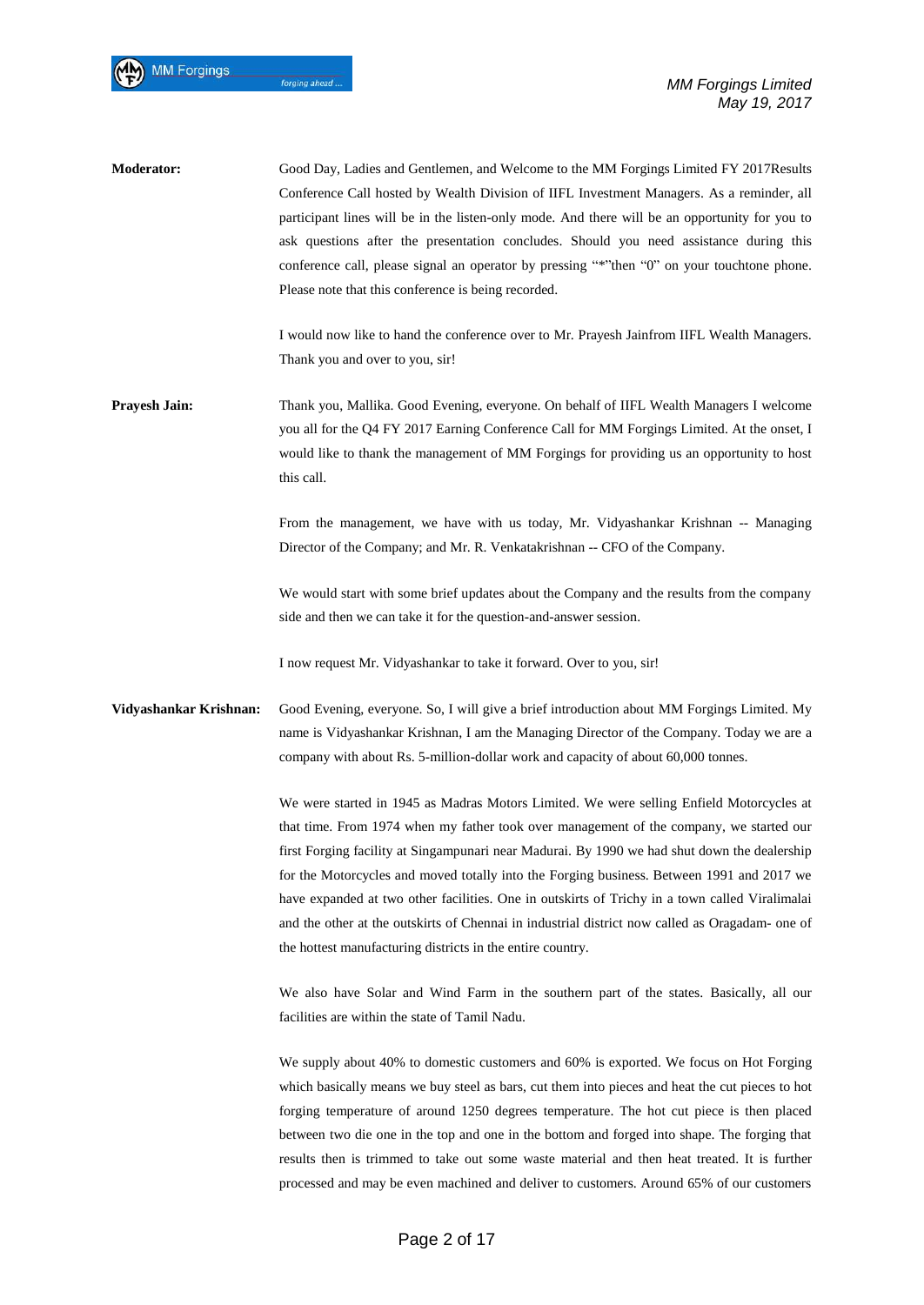are from the commercial vehicle space. And another 10% come from the pass car space, the balance 24% - 25% is non-automotive. Our weight range is from 300 grams to about 90 kilograms.

We have been winning the EEPC for large exporter of Steel Forgings from South India for the last 25 consecutive years. We take pride in ensuring that the forging that we make live up to international standard quality and delivery because our customers more than 70% of them are blue chip OEMs all over the world. So, in brief, this is the quick introduction to MM Forgings.

Quarterly results for the previous year - FY 2017 we ended at total turnover of Rs. 489 crores as against Rs. 507 crores for the previous year. We are seeing a drop of 3.5%. On a net basis, our net basis our net profit stands at Rs. 43.42 crores as against Rs. 50.08 crores in the previous year.

Operating profit before interest depreciation and tax stands at Rs. 104 crores as against Rs. 113 crores. We have also provided for about Rs. 3.xx crores of higher deprecation this year and taking into account slightly lower taxation, the net is about Rs. 43 crores. On a cash basis, we have made about Rs. 4 crores lesser than previous year. These are the quick financial highlights of the previous year.

Let us go to the quarterly highlights. In the fourth quarter of 2017, we have had a turnover Rs. 123 crores, operating profit of Rs. 26 crores which is at an EBITDA level of 21% and the net in the fourth quarter is Rs. 12.14 crores after tax impact**.** 

The net profits for the fourth quarter is at Rs. 12.74 crores after taking to account a MAT credit entitlement of Rs. 2.28 crores. So, before the MAT credit entitlement our profit after tax is Rs. 10.80 crores.

Overall for the year profit stand at 8.7% and that similar level has been maintained in the fourth quarter as well and profit the same net profit after tax for the previous year stood at 9.8% on sales. In brief, these are the numbers for the fourth quarter and the year as a whole.

I would now throw the floor open for questions.

**Moderator:** Thank you very much. Ladies and gentlemen, we will now begin the Question-and-Answer Session. We have the first question from the line of Ritesh Cheddafrom Lucky Investment Managers. Please go ahead.

**Ritesh Chedda:** Sir, just want to know the volumes for this year and the volume for last year the capacity utilization and this 60,000 tonnes when you referred as capacity, did you include the new 8,000 press in it or it is excluding the 8,000 press?

**Vidyashankar Krishnan:** Okay. What we have produced in this year is 36,600 tonnes whereas the previous year was 38,700 tonnes, a drop of 5.4% and the capacity stands at approximately 60,000 tonnes this year and that does include the 8,000 tonnes press.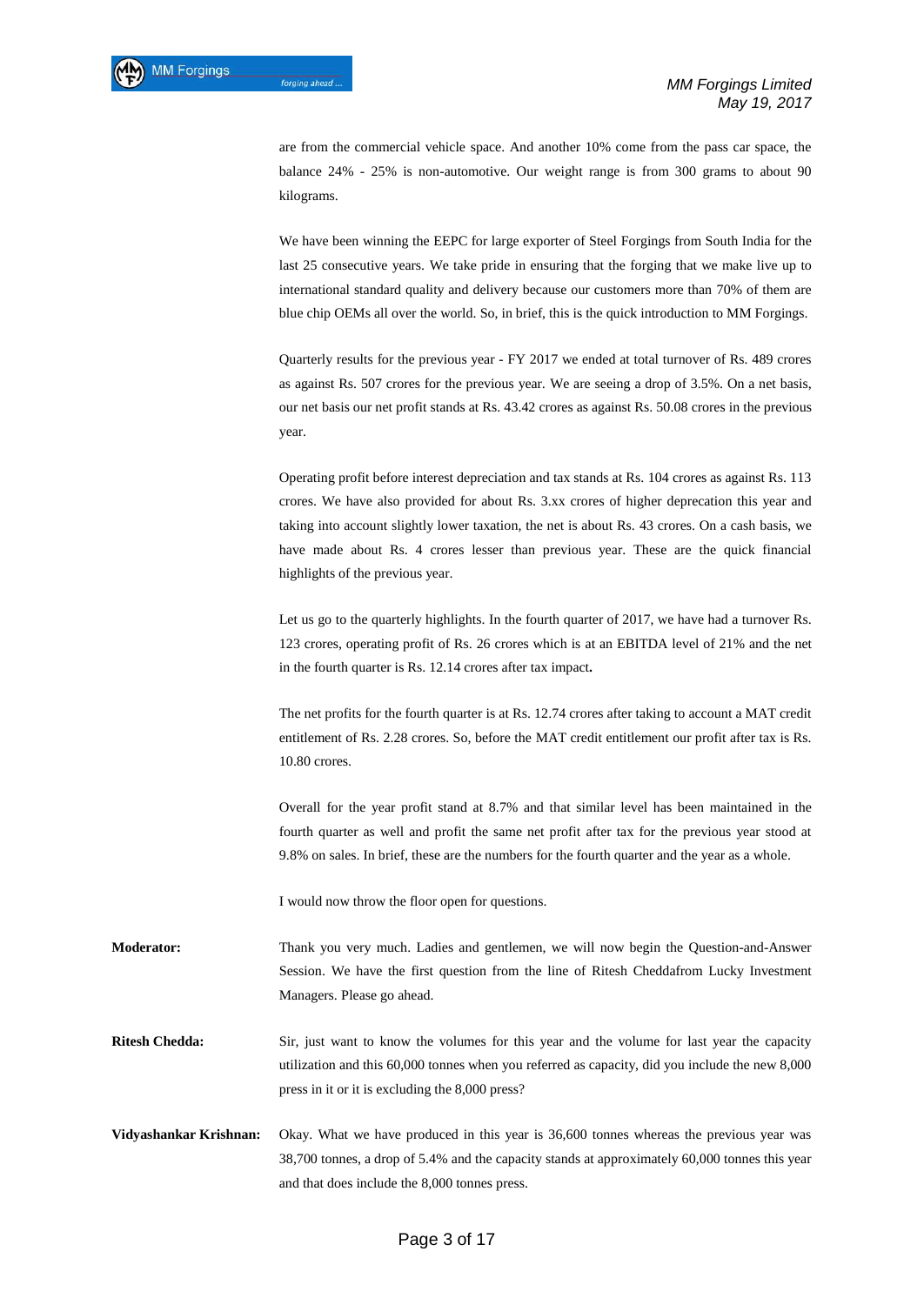**Ritesh Chedda:** Okay. And when did the 8,000 tonne press get operational?

forging ahead

- **Vidyashankar Krishnan:** The 8,000 tonnes press is still in pilot production. We are producing sample lots. Some parts have gone into bulk. But I could say that the press will go largely commercial on stream only by July to August of this year.
- **Ritesh Chedda:** Lastly, I just want to check can you the old capacity is it fully utilized. So, barring this 8,000 tonne you were operating at full utilization.
- **Vidyashankar Krishnan:** I would not say that definitely not especially when the turnover has dropped. So, even in the previous year we have achieved let us say 38,700 tonnes of production, our capacity was in the range of around 48,000 tonnes to 55,000 tonnes - 48,000, so even there we had head room. Roughly, about 75% capacity utilization was what we have achieved.
- **Ritesh Chedda:** Just want to check, what would be your volumes in FY 2018 and FY 2019 and how are you placed on this 8,000 tonnes press knowing that this company is fairly conservative, so we believe that a lot of this press must be pre-sold. If you could give some thoughts there on the volume ramp-up and the utilization of these press and what kind of volume is possible in 2018 and 2019?
- **Vidyashankar Krishnan:** I would say very clearly say that the volumes possible is50,000 plus tonnes but what we will be able to deliver and what markets will be able to reasonably absorb or we will be able to develop and harness -that is the question, I would say in this year we should be looking at something in the region of Rs. 50 crores to Rs. 70 crores plus.
- **Ritesh Chedda:** About 10% volume higher.
- **Vidyashankar Krishnan:** About 10% growth in volumes. And next year we should see something of Rs. 70 crore plus.
- **Ritesh Chedda:** 70 plus, so basically 36 growing by 10% and then you reach 70,000 tonnes that is how it is?
- **Vidyashankar Krishnan:** Pardon.

**MM Forgings** 

- **Ritesh Chedda:** 70, I did not understand. So, I understood 10% volume growth in FY 2018 but I did not understand…
- **Vidyashankar Krishnan:** Yes, so that will go to about 40,000 tonnes.
- **Ritesh Chedda:** Right. And FY 2019 will go to?
- **Vidyashankar Krishnan:** Another 15% let us say, 46,000 tonnes to 50,000 tonnes easily.
- **Ritesh Chedda:** Okay, that way. So, basically 20% all growth.
- **Vidyashankar Krishnan:** Yes.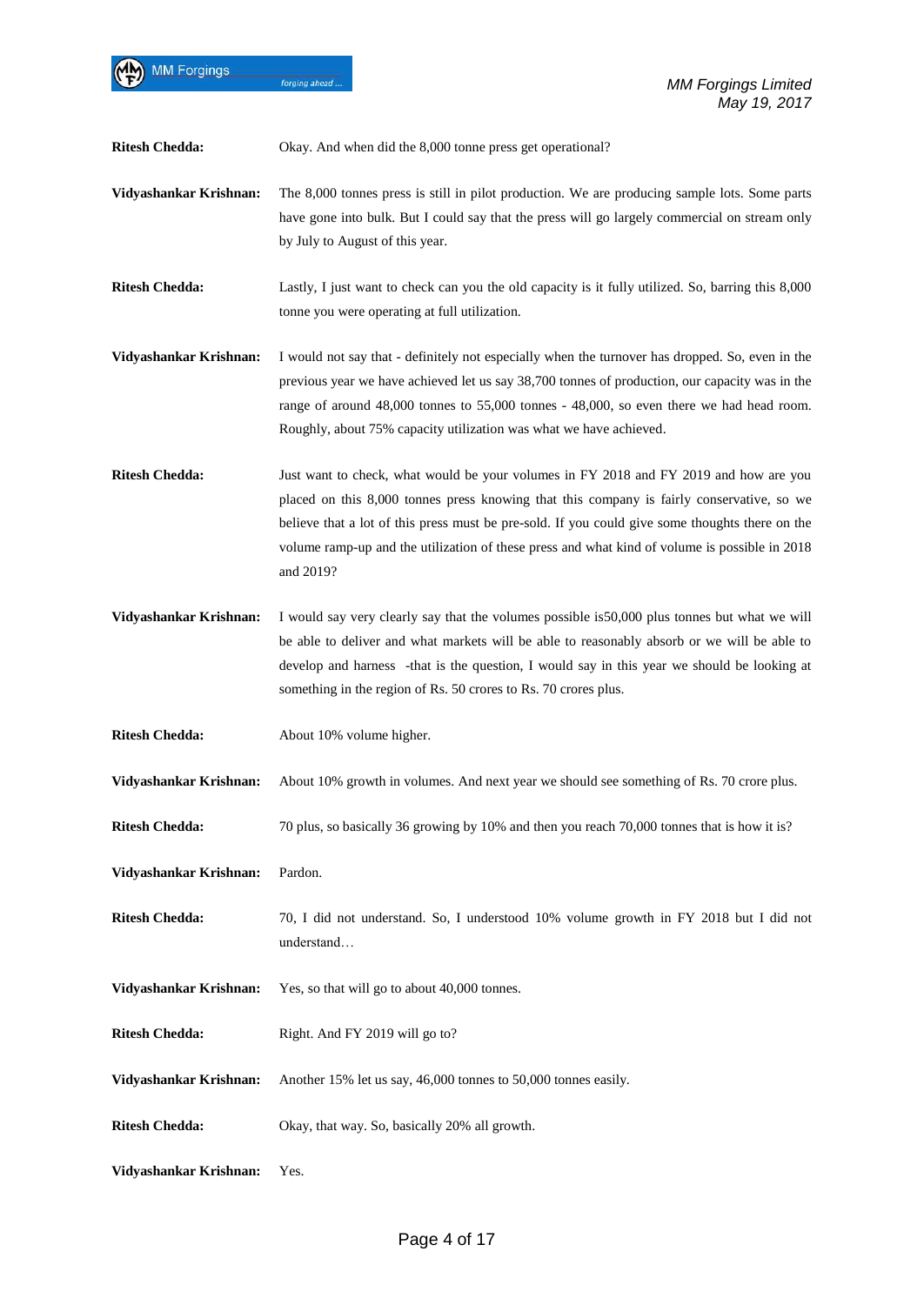MM Forgings

| <b>Ritesh Chedda:</b>  | And on your new capacity how are you placed in terms of tied up volumes or in terms of<br>sample delivery at what stage because these slightly longer processes if you could                                                                                               |
|------------------------|----------------------------------------------------------------------------------------------------------------------------------------------------------------------------------------------------------------------------------------------------------------------------|
| Vidyashankar Krishnan: | Some developments are long cycle some are short cycle. Some parts that we have developed<br>have gone into bulk, some parts are in design stage, some parts in sample stage, so various<br>stages, all that has been factored into these numbers.                          |
| <b>Ritesh Chedda:</b>  | And is it a Brownfield expansion?                                                                                                                                                                                                                                          |
| Vidyashankar Krishnan: | Yes, it is a Brownfield expansion.                                                                                                                                                                                                                                         |
| <b>Ritesh Chedda:</b>  | So, there would be no addition of fixed cost, not any big addition of fixed cost?                                                                                                                                                                                          |
| Vidyashankar Krishnan: | Yes, very little addition of fixed cost, very little.                                                                                                                                                                                                                      |
| <b>Ritesh Chedda:</b>  | Can you give OPEX cost on this particular facility which gets added even if you do not run the<br>facility what kind of cost you would incur?                                                                                                                              |
| Vidyashankar Krishnan: | That is pre-mature may be about 5 lakhs, 7 lakhs, 10 lakhs a month maximum.                                                                                                                                                                                                |
| <b>Ritesh Chedda:</b>  | Maximum, okay.                                                                                                                                                                                                                                                             |
| Vidyashankar Krishnan: | And that can be very-very business driven.                                                                                                                                                                                                                                 |
| <b>Ritesh Chedda:</b>  | Okay. This includes the employee element?                                                                                                                                                                                                                                  |
| Vidyashankar Krishnan: | Yes, we have a very skeleton workforce as of now associated with this which will take some of<br>our existing operations but we will have to add a few people as we ramp up. If you ask what is<br>our cost right now $-$ it is incurred even without running the machine. |
| <b>Ritesh Chedda:</b>  | And then you add depreciation, it is basically Rs. 1.5 crores - Rs. 2 crores let us say on OPEX<br>and whatever is on the depreciation numbers.                                                                                                                            |
| Vidyashankar Krishnan: | Yes. Depreciation anyway is a non-cash charge. I am not too concerned about that. If<br>anythingit is a tax shield and it also creates opportunity for growth.                                                                                                             |
| <b>Ritesh Chedda:</b>  | Which means by FY 2020 you should reach peak output of 60,000 tonnes.                                                                                                                                                                                                      |
| Vidyashankar Krishnan: | God willing, yes.                                                                                                                                                                                                                                                          |
| <b>Moderator:</b>      | Thank you. Next question is from the line of Ramakrishnan Seshan from Spark Capital. Please<br>go ahead.                                                                                                                                                                   |
| Ramakrishnan Seshan:   | Sir, my first question is on the segment wise and geography wise revenue mix for FY 2017 and<br>the corresponding figures for FY 2016, could you please help us with that?                                                                                                 |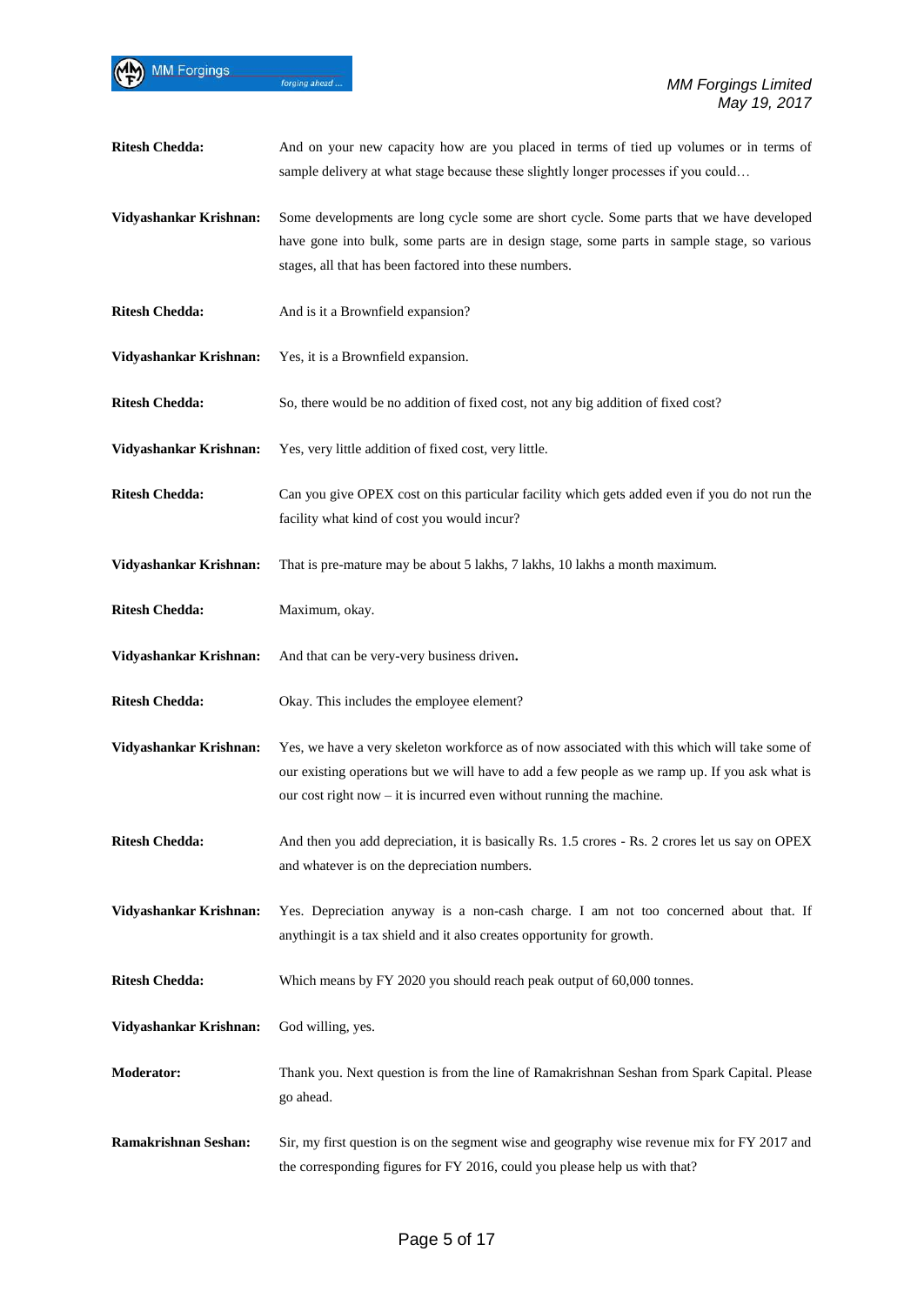forging ahead...

| Vidyashankar Krishnan:      | Europe stood at 30%; India at about 45%; and North America at 17%.                                                                                                                                                                                                                                                            |
|-----------------------------|-------------------------------------------------------------------------------------------------------------------------------------------------------------------------------------------------------------------------------------------------------------------------------------------------------------------------------|
| Ramakrishnan Seshan:        | And the corresponding figures for FY 2016 would be?                                                                                                                                                                                                                                                                           |
| Vidyashankar Krishnan:      | Corresponding figures for FY 2016, 30%Europe; 35% India; and 26% North America. So, if<br>you see North America has fallen, India has grown, Europe has been marginally stable.                                                                                                                                               |
| Ramakrishnan Seshan:        | Has also grown marginally.                                                                                                                                                                                                                                                                                                    |
| Vidyashankar Krishnan:      | Marginally, Europe has marginally grown.                                                                                                                                                                                                                                                                                      |
| <b>Ramakrishnan Seshan:</b> | Marginal growth as well, right. Sir, in terms of the new 8,000 tonnes press line we understand<br>that the trial production has started like you said it is on pilot mode right now. In terms of tying<br>up of this capacity what percentage has actually been tied-up by way of firm commitments<br>with customers, if any? |
| Vidyashankar Krishnan:      | I would say firm tie-up plus visibility together as of now is about 15% to 20%.                                                                                                                                                                                                                                               |
| Ramakrishnan Seshan:        | 15% to 20%, right. And where would you estimate this to go by say FY 2019?                                                                                                                                                                                                                                                    |
| Vidyashankar Krishnan:      | If we get our act together by FY 2019 at least by end of the year upwards of 60% to 70% and if<br>everything goes well we should be looking for next machine.                                                                                                                                                                 |
| Ramakrishnan Seshan:        | Wonderful.                                                                                                                                                                                                                                                                                                                    |
| Vidyashankar Krishnan:      | If everything goes well.                                                                                                                                                                                                                                                                                                      |
| Ramakrishnan Seshan:        | If everything goes well, yes, right. And sir, in terms of realizations how will the realizations be<br>different for the products from the new press line as compared to the existing press in terms of<br>the delta?                                                                                                         |
| Vidyashankar Krishnan:      | Not very different because I think we have been creaming out the other portions of the global<br>market, so not very different. If at all anything it is equal and a bit higher, the bias is equal or<br>higher.                                                                                                              |
| Ramakrishnan Seshan:        | Right. Sir, would you be able to put a figure to it?                                                                                                                                                                                                                                                                          |
| Vidyashankar Krishnan:      | About 10% - 15% higher.                                                                                                                                                                                                                                                                                                       |
| Ramakrishnan Seshan:        | 10% to 15%, higher, right.                                                                                                                                                                                                                                                                                                    |
| Vidyashankar Krishnan:      | If at all. Depends upon the value add at each part, some part. Some part will be at par with<br>whatever we do right now.                                                                                                                                                                                                     |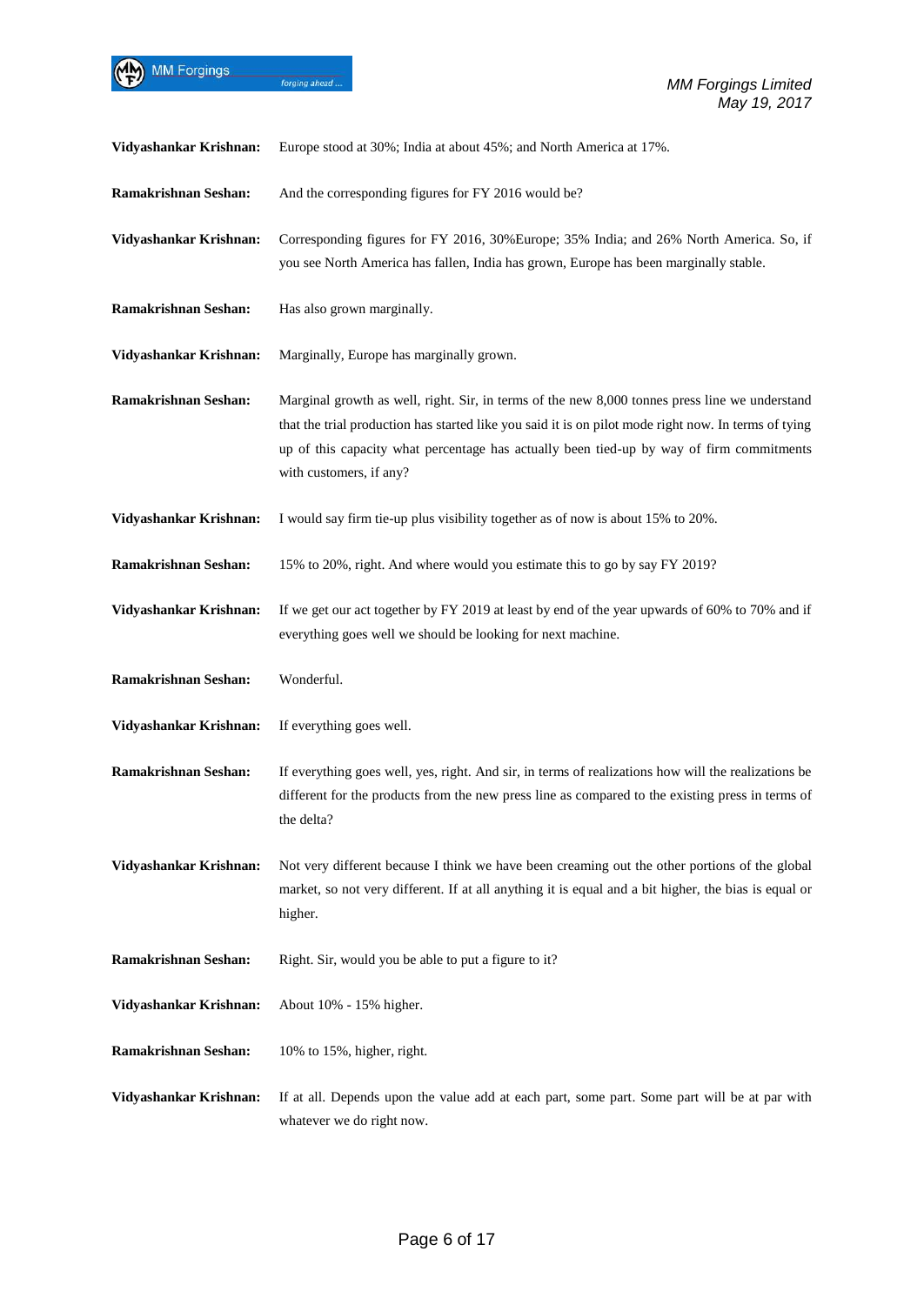| <b>MM Forgings</b>          | forging ahead<br><b>MM Forgings Limited</b>                                                                                                                                                                                                                                                                                                                                                                                                                                                                                                                                                                                                                              |
|-----------------------------|--------------------------------------------------------------------------------------------------------------------------------------------------------------------------------------------------------------------------------------------------------------------------------------------------------------------------------------------------------------------------------------------------------------------------------------------------------------------------------------------------------------------------------------------------------------------------------------------------------------------------------------------------------------------------|
|                             | May 19, 2017                                                                                                                                                                                                                                                                                                                                                                                                                                                                                                                                                                                                                                                             |
| <b>Ramakrishnan Seshan:</b> | Right. Sir, in fact that brings me to my next question, in terms of machining capacities for the<br>new press line. So, what kind of proportion of machining are we looking for products from the<br>new press line and are these capacities in place right now?                                                                                                                                                                                                                                                                                                                                                                                                         |
| Vidyashankar Krishnan:      | About ultimately by FY 2019 or FY 2020, we should be machining 75% of the production out<br>of this machine.                                                                                                                                                                                                                                                                                                                                                                                                                                                                                                                                                             |
| Ramakrishnan Seshan:        | Okay. And the capacity the machining capacities will be added in a modular fashion as and<br>when we go                                                                                                                                                                                                                                                                                                                                                                                                                                                                                                                                                                  |
| Vidyashankar Krishnan:      | Will be added in a modular fashion as we go on. Right now, about 15% to 25% I would say we<br>have the capacities in place.                                                                                                                                                                                                                                                                                                                                                                                                                                                                                                                                              |
| <b>Ramakrishnan Seshan:</b> | Right. For 15% to 25%, right. Sir, my final question is if I were to ask you what is the single<br>most important differentiating factor for MM Forgings as compare to say Bharat Forge or in<br>Ramkrishna Forgings, so we also compete in the same space what would your answer be?                                                                                                                                                                                                                                                                                                                                                                                    |
| Vidyashankar Krishnan:      | I would say we would be able to bring a better value proposition overall and we would be a<br>sustainable partner for the end customer. With regard to Bharat Forge I would like to temper<br>this thing and say that we would have done a very good job if we reach about 80% to 90% of<br>their levels. I would not like to over play what MM forging is capable over Bharat Forge. I<br>would rather be a bit more circumspect and I have a lot respect for what Bharat Forge has done<br>and is doing. So, I would say that we are very happy, if we reach those kinds of levels. But<br>overall, I think we should bring a good value proposition to our customers. |
| <b>Moderator:</b>           | Thank you. Next question is from the line of Paras Adenwala from Capital Portfolio Advisors.<br>Please go ahead.                                                                                                                                                                                                                                                                                                                                                                                                                                                                                                                                                         |
| Paras Adenwala:             | You mentioned about 10% volume growth this year and about 15% to 20% in FY 2019, so<br>would you say that your realizations would also move in tandem or would be lesser than that<br>how would it be?                                                                                                                                                                                                                                                                                                                                                                                                                                                                   |
| Vidyashankar Krishnan:      | I would say broadly on par what we are doing right now, broadly.                                                                                                                                                                                                                                                                                                                                                                                                                                                                                                                                                                                                         |
| Paras Adenwala:             | I see. So, which means you are talking about 10% top-line growth and about 15% top-line<br>growth in FY 2018 and FY 2019?                                                                                                                                                                                                                                                                                                                                                                                                                                                                                                                                                |
| Vidyashankar Krishnan:      | Yes.                                                                                                                                                                                                                                                                                                                                                                                                                                                                                                                                                                                                                                                                     |
| Paras Adenwala:             | I see, okay.                                                                                                                                                                                                                                                                                                                                                                                                                                                                                                                                                                                                                                                             |
| Vidyashankar Krishnan:      | Broadly on the same line, if I want to play a bit conservative I could say 5% drop and if I want<br>to be a bit aggressively as 5% to 10% plus. But I would say broadly around the same level.                                                                                                                                                                                                                                                                                                                                                                                                                                                                           |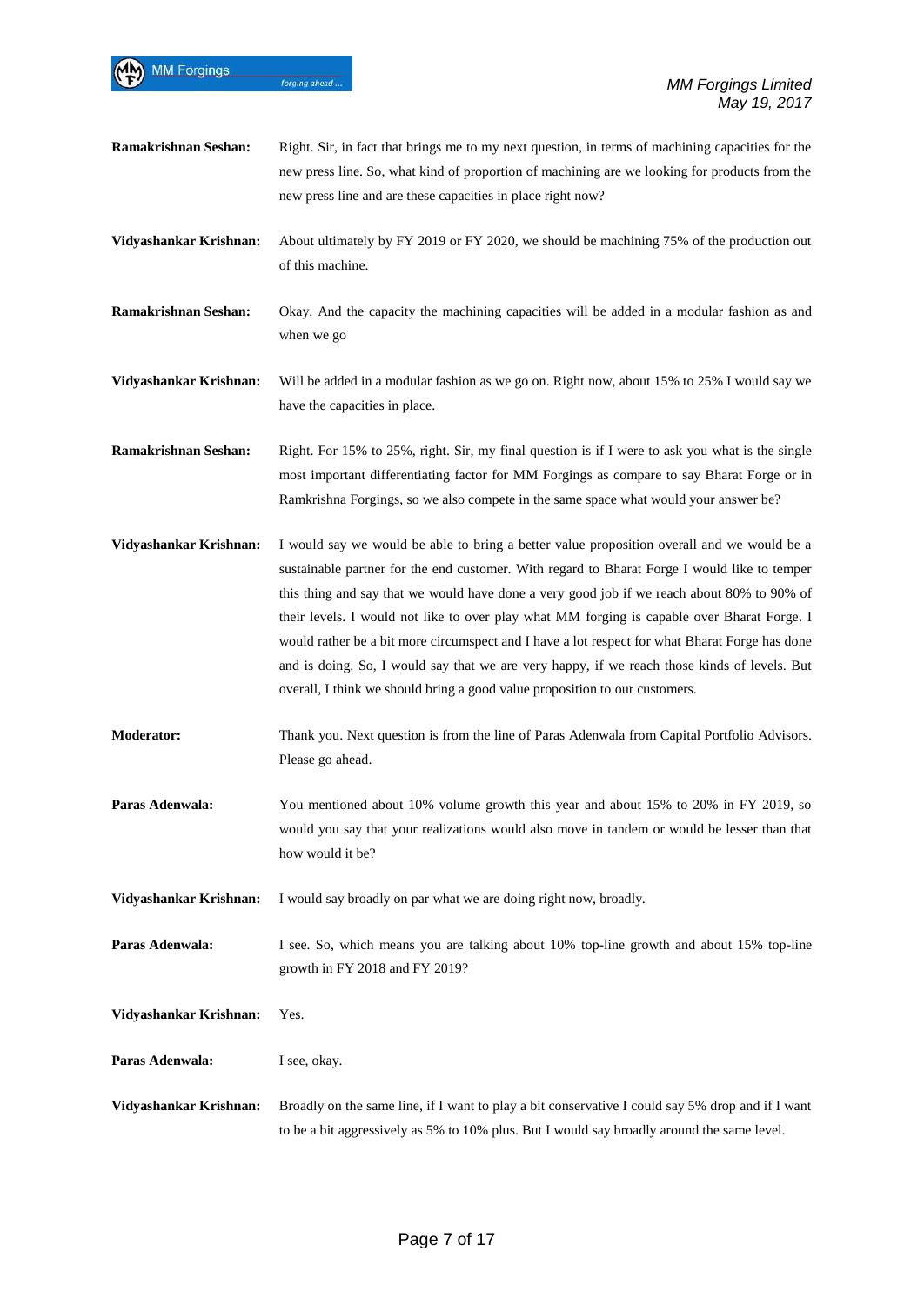**Paras Adenwala:** Okay. And do you expect your margins to improve in the next year or would it be around the current levels?

- **Vidyashankar Krishnan:** I will be very candid, what will happen to margin is it will definitely improve capacity utilization, no doubt about that, it is given in most industries particularly ours. So, there will be an improvement in margins and what we are seeing over time is that fixed cost have a counter effect which counters margins. We have to be careful about that but we cannot be too careful because we have to be investing in people. So, we ensure that we sustain to the next level. Plus, on the negative side we have inflation always haunting us. As a result I would say the outlook on margins is a positive bias going forward. Always cost reduction initiatives are there and we are at it all the time. These will also be a counter. Having said that I would say there is a positive bias**.**
- **Paras Adenwala:** Okay. And in terms of your growth drivers for 2018 and 20119, do you expect that from all the three geographical segments or would you like to say one over the other?
- **Vidyashankar Krishnan:** I would say growth will come from all the three geographic segments. One, the U.S. market is doing very well, so, North America will grow as a result of that. Europe, we are developing new customers and products and relationships. Hence, Europe will also grow. India definitely we are focusing a lot on India and very bullish about our country going into the future. I am a strong believer in that the Indian economy has to grow at a resemble clip. Of course, this is subject to global headwinds or tailwinds. The growth figure can grow from let us say 5% to 10%, plus or minus 2% based on global facets. But grow we must, so I am very bullish on India. Therefore, our share on Indian market also will grow.
- **Paras Adenwala:** Okay. And finally with Rupee appreciating against Dollar, how are you really dealing with that when it comes to realizations?
- **Vidyashankar Krishnan:** We try to cover on peak, we try to cover deep and we try to manage at an overall level. For example, as we speak our overall exposure on the Rupee dollar is about Re. 1 or Rs. 2 to Rs. 2 ahead of where the Rupee stands today. But I always say that I would rather that my cover be out of the money than in the money because if it means that the covers are in the money then the Dollar headed south vis-à-vis the Rupee. That means ultimately over time we will be struggling with our business. And having said all these conditions - considering where oil is, considering position of our country, our dependence on POL imports, etc., I would say that if there is any appreciation of the Rupee it will be very short-term and generally the Rupee has a negative biastoit**.** The short-term appreciation swing has a huge impact on other sectors that bring in FOREX and there will be a correction immediately if not within a short period of time. Generally, I hold that the rupee will weaken over the next few years unless you know something dramatic happens like we are weaned away from oil over the next 10 years - 15 years. But that is pretty long shot. Not right now, I do not see that happening. Anywhere before 2025 or 2030.

**Moderator:** Thank you. Next question is from the line of Ronak Sardafrom Axis Capital. Please go ahead.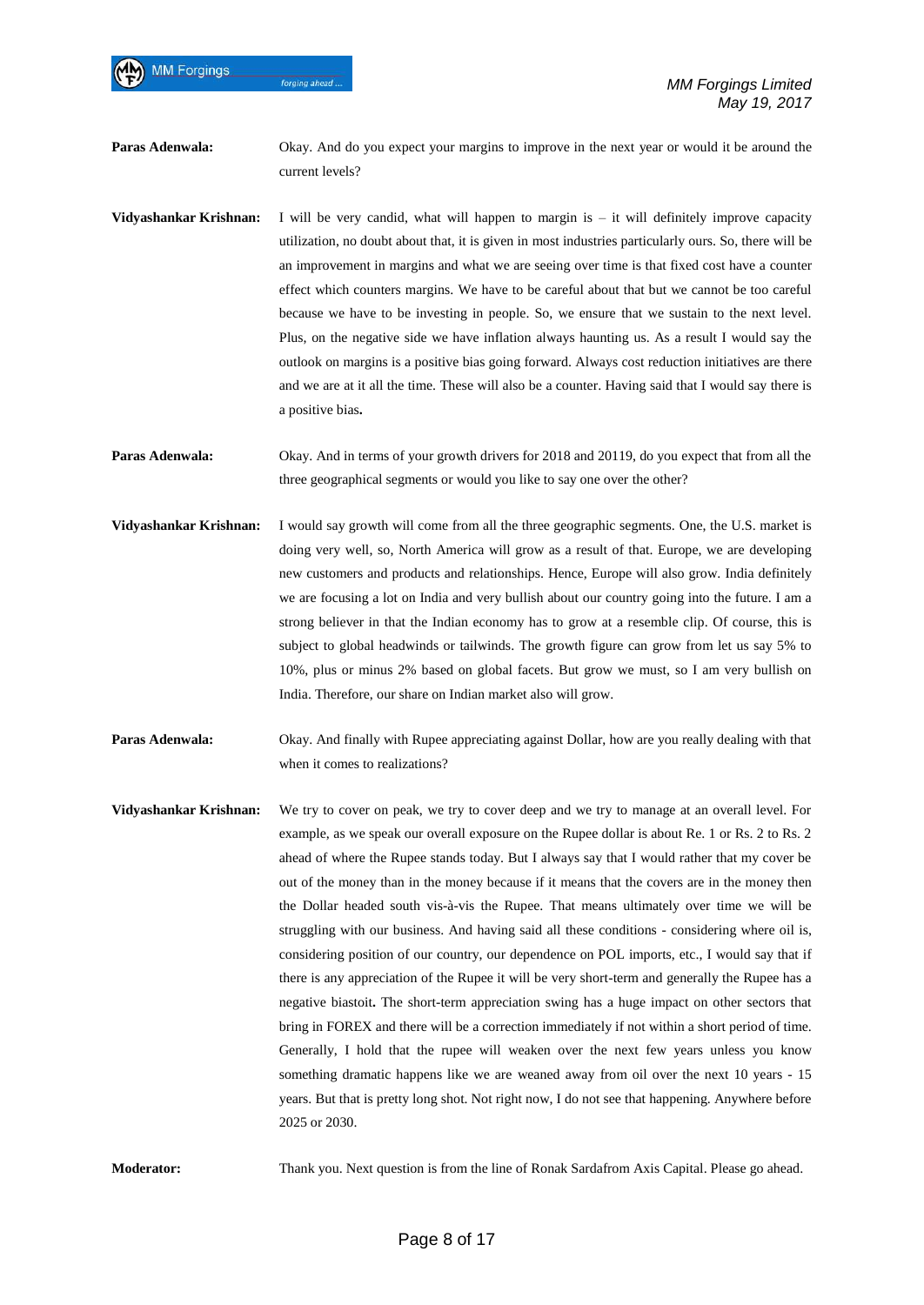- **Ronak Sarda:** Sir, quickly if you can just help with some numbers, I think I missed some of them. So, for FY 2017 what was our end product mix in terms of CVs or passenger vehicles and vis-à-vis what was that number in FY 2016? Can you give the Europe, India, and North America break-up if you can just repeat it, there was some disturbance and I missed the numbers?
- **Vidyashankar Krishnan:** Yes, the industry-wise break-up roughly for FY 2017 76% is automotive overall of which 65% is CV and 10% pass car. The figures I gave are for FY 2016, okay. For FY 2017, CV is 60% and pass car is 26%. Others also please note the correction. I had earlier mentioned 76% whereas the total for the year is 86%for pass car for the automotive segment. So, 60% is PV and 26% is pass car. Pass car has shown a significant growth as we have predicated a few sessions back.
- **Ronak Sarda:** And balance is non-automotive?
- **Vidyashankar Krishnan:** Balance is non-automotive.
- **Ronak Sarda:** Okay. And sir, just the Europe, India, and North America break-up for FY 2017 and FY 2016 if you can just repeat the numbers? Europe, India, North America break-up.
- **Vidyashankar Krishnan:** Okay, sure. Europe stands at roughly 30% for FY 2017; 29% in the previous year. India 43% versus 35%. North America 17% FY 2017 and 26 odd percent for 35% America is included it is about 35% but if we take North America alone 25% - 26%. So, North America has degrown; India has grown; Europe has marginally grown. This year we expect to grow North America truck market is strong and Indian market also to grow.
- **Ronak Sarda:** Right. Sir, I mean the passenger vehicles growth which we have seen is it largely then driven by domestic sales I mean if I just look…
- **Vidyashankar Krishnan:** Pardon, please repeat your question.
- **Ronak Sarda:** Sir, the passenger cars the contribution has gone up from 10% to 25% where has the growth come up it is largely India or it is actually mix of both U.S. and India as well because CVs would have gone down last year from last year levels.
- **Vidyashankar Krishnan:** Yes, CV definitely has grown but you are talking about the pass car segment?
- **RonakSarda:** Yes.
- **Vidyashankar Krishnan:** U.S. our pass car is zero. Pass car has gone up in both Europe and India.
- **Ronak Sarda:** Okay. And that was driven by some new order win or...
- **Vidyashankar Krishnan:** Yes, new models and sales to existing customers itself.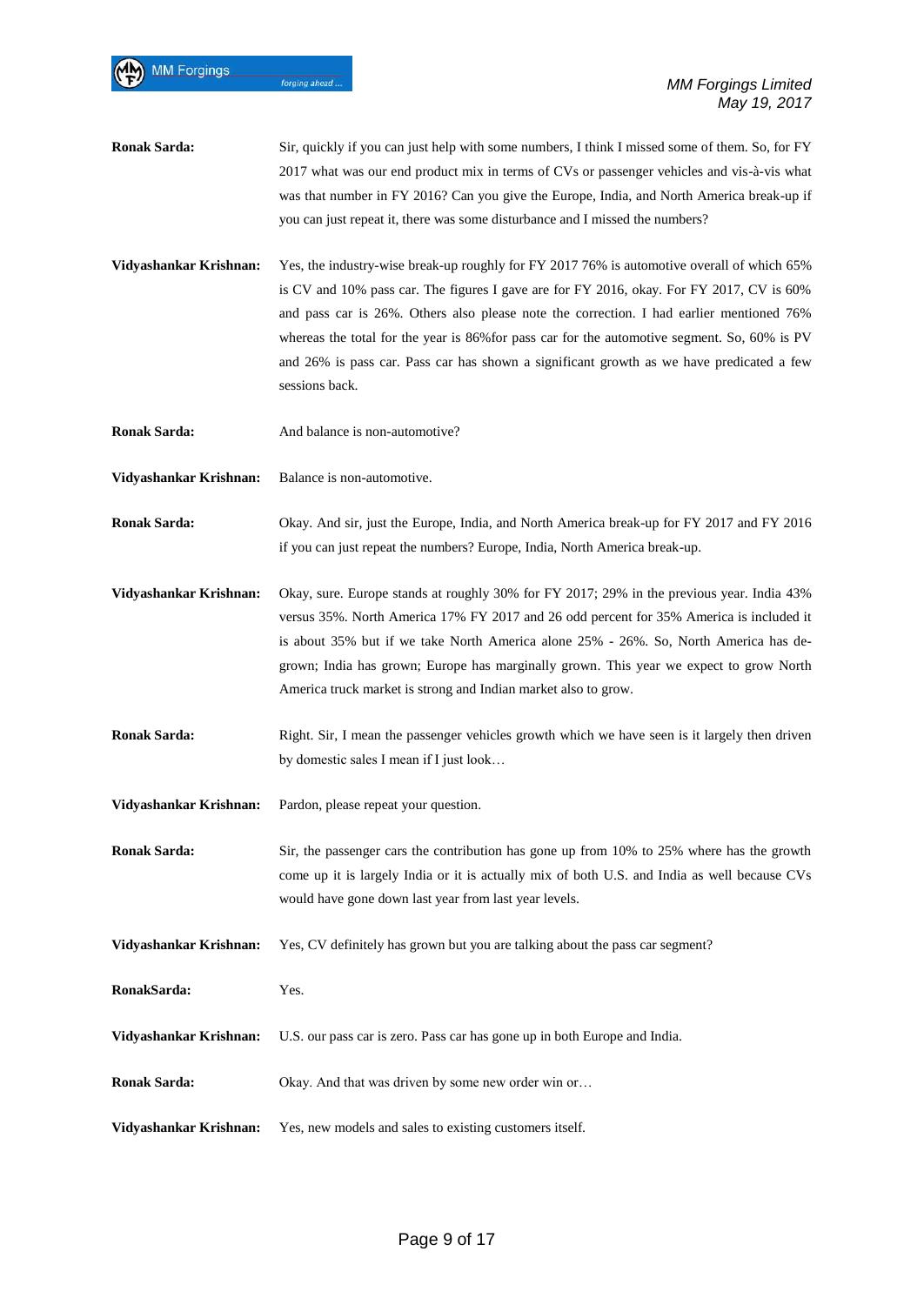| <b>Ronak Sarda:</b>    | Right. And for the 8,000 tonnes press it will start you mentioned from Q2 we may see some<br>contribution to the revenues.                                                                                                                                                                                                                                                                                                                                                                                                                                                                                             |
|------------------------|------------------------------------------------------------------------------------------------------------------------------------------------------------------------------------------------------------------------------------------------------------------------------------------------------------------------------------------------------------------------------------------------------------------------------------------------------------------------------------------------------------------------------------------------------------------------------------------------------------------------|
| Vidyashankar Krishnan: | Yes.                                                                                                                                                                                                                                                                                                                                                                                                                                                                                                                                                                                                                   |
| <b>Ronak Sarda:</b>    | Okay. And peak capacity may be by FY 2019 if things go well?                                                                                                                                                                                                                                                                                                                                                                                                                                                                                                                                                           |
| Vidyashankar Krishnan: | Yes.                                                                                                                                                                                                                                                                                                                                                                                                                                                                                                                                                                                                                   |
| <b>Moderator:</b>      | Thank you. The next question is from the line of Laxminarayan from Catamaran. Please go<br>ahead.                                                                                                                                                                                                                                                                                                                                                                                                                                                                                                                      |
| Laxminarayan:          | Sir, two things one as you mentioned that Europe may look good looking into the future and<br>North America also will look strong, right? Can you just help me understand in terms of both<br>North America and Europe, is there a specific segment you actually cater to? And over the last<br>five years how this has actually changed and if you look at in the next two years where will be<br>the growth coming from for these two markets because I read that U.S. market is in turmoil<br>whereas Europe market is in a kind of very stable phase in terms of commercial vehicles,<br>correct me if I am wrong? |
| Vidyashankar Krishnan: | Yes, you are right, Europe is stable and U.S. has gone through a lot of down swing in the last 2<br>years and now it seem up in the business cycle. At least in next 12 months to 18 months what<br>we hear in the U.S. market is going to be very strong.                                                                                                                                                                                                                                                                                                                                                             |
| Laxminarayan:          | Sorry, U.S. market?                                                                                                                                                                                                                                                                                                                                                                                                                                                                                                                                                                                                    |
| Vidyashankar Krishnan: | U.S. market will be very strong in the medium term.                                                                                                                                                                                                                                                                                                                                                                                                                                                                                                                                                                    |
| Laxminarayan:          | This year you drew around 27% of your revenues from U.S. market, is that right?                                                                                                                                                                                                                                                                                                                                                                                                                                                                                                                                        |
| Vidyashankar Krishnan: | No, 17%.                                                                                                                                                                                                                                                                                                                                                                                                                                                                                                                                                                                                               |
| Laxminarayan:          | 17%. And in the U.S. market I mean I think sorry U.S. or you said North America is 27% sorry<br>I am                                                                                                                                                                                                                                                                                                                                                                                                                                                                                                                   |
| Vidyashankar Krishnan: | North America was 17% you are right, let me clarify. North America is 17% this year, 26%<br>last year.                                                                                                                                                                                                                                                                                                                                                                                                                                                                                                                 |
| Laxminarayan:          | Okay. So, now in U.S. is there a specific segment you actually cater to because you mentioned<br>you are not big in cars in the U.S., right it is more in trucks, right? Now, within that which<br>class of trucks you are focusing and outlook for that particular class?                                                                                                                                                                                                                                                                                                                                             |
| Vidyashankar Krishnan: | Largely we are at the Class 8 truck segment - the heavy truck in the U.S. and the outlook for<br>that segment is pretty positive over the next few months.                                                                                                                                                                                                                                                                                                                                                                                                                                                             |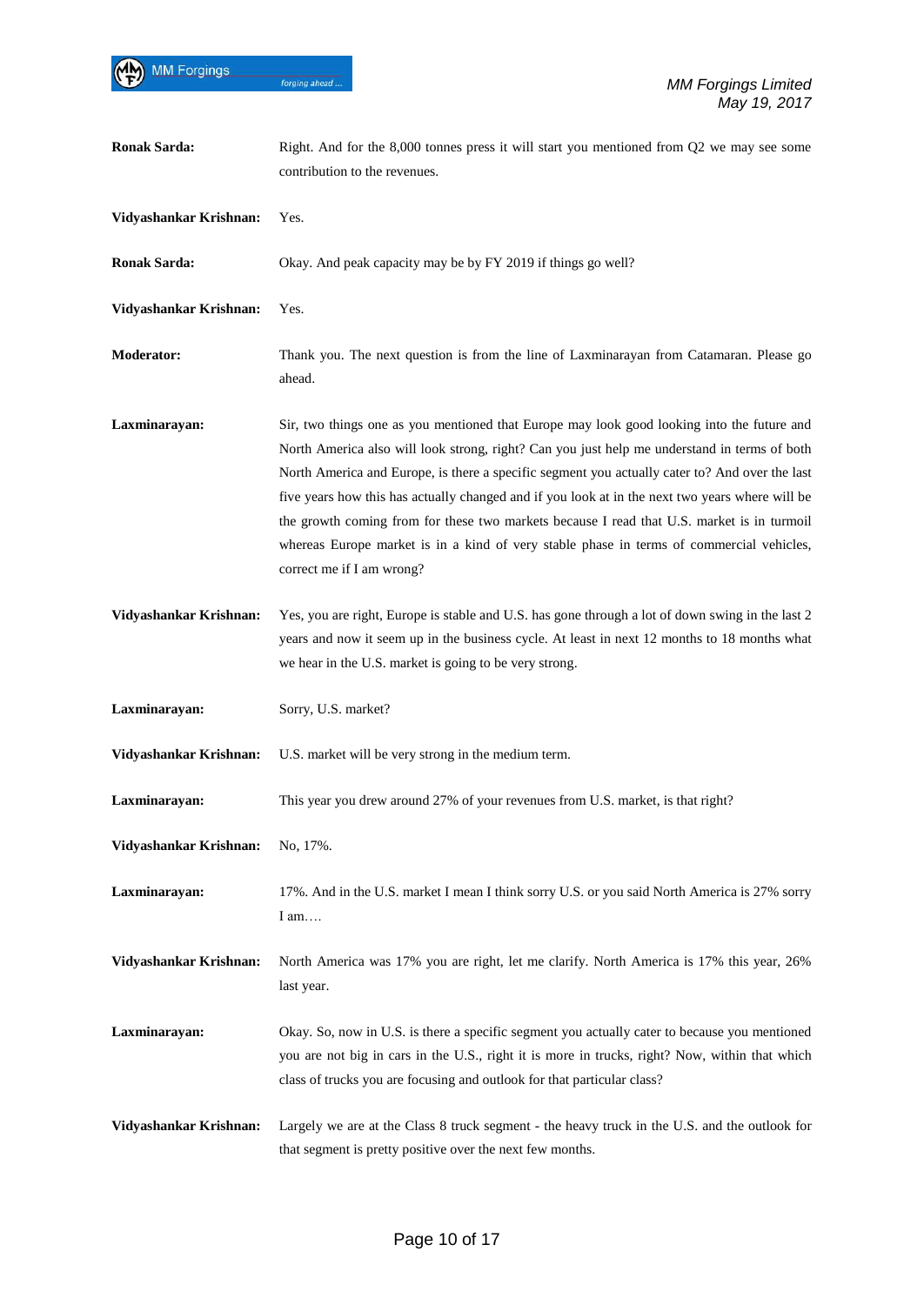| Laxminarayan:          | Got it. And in India you mentioned you had 43% revenues comes from India. If you can just<br>break that into passenger cars and trucks what has actually given you a larger stronger growth<br>and if so, can you just elaborate as to what specific thing has given you that kind of a strong<br>growth in India?                                                                                                                                                                                                                                                                                                                                                                                                                                                                                                                                                                                                                                                                                                                                                                                                        |
|------------------------|---------------------------------------------------------------------------------------------------------------------------------------------------------------------------------------------------------------------------------------------------------------------------------------------------------------------------------------------------------------------------------------------------------------------------------------------------------------------------------------------------------------------------------------------------------------------------------------------------------------------------------------------------------------------------------------------------------------------------------------------------------------------------------------------------------------------------------------------------------------------------------------------------------------------------------------------------------------------------------------------------------------------------------------------------------------------------------------------------------------------------|
| Vidyashankar Krishnan: | Basically, our attention to that pass car industry growth in India and CV sales largely has been<br>neutral over the last year compared to the previous year.                                                                                                                                                                                                                                                                                                                                                                                                                                                                                                                                                                                                                                                                                                                                                                                                                                                                                                                                                             |
| Laxminarayan:          | And what has been the growth in the car segment for you in India last year and on the truck<br>this year I mean for example FY 2017?                                                                                                                                                                                                                                                                                                                                                                                                                                                                                                                                                                                                                                                                                                                                                                                                                                                                                                                                                                                      |
| Vidyashankar Krishnan: | In quantum terms?                                                                                                                                                                                                                                                                                                                                                                                                                                                                                                                                                                                                                                                                                                                                                                                                                                                                                                                                                                                                                                                                                                         |
| Laxminarayan:          | Yes, in quantum terms, in terms of tonnes or in terms of realization or in terms of gross<br>revenues?                                                                                                                                                                                                                                                                                                                                                                                                                                                                                                                                                                                                                                                                                                                                                                                                                                                                                                                                                                                                                    |
| Vidyashankar Krishnan: | Pass car has grown by about 60% from Rs. 36 crores to about Rs. 59 crores. The CV sales had<br>de-grown by about Rs. 3 crores.                                                                                                                                                                                                                                                                                                                                                                                                                                                                                                                                                                                                                                                                                                                                                                                                                                                                                                                                                                                            |
| Laxminarayan:          | Okay. Sir, and one question on overall safety and emission norms, right. So, as you know the<br>emission one of the significant factor of emission is essentially the weight of the truck, right<br>and weight of a car and globally there has been moment towards from the iron and steel type of<br>casting for forgings to almost significant may be moving towards aluminum or any other alloy.<br>Now, how are you looking at that and do you see not may be immediate but if you look at fast<br>forward like 5 years to 10 years, how are you thinking about your role in that transformation? I<br>do not much about your firm but all I know is that there is definitely an impetus towards<br>reducing the weight of the vehicle, right. Which means that different alloys are being<br>tested. Now, there may be a case where your company is making some products which cannot<br>be replaced which has to be done in the same form, so is that right? Or in case that if your firm<br>is actually supplying some products which are subject to material obsolescence, if so what is<br>your de-risking plan? |
| Vidyashankar Krishnan: | Good question. As of now for its cost and strength to weight ratio, steel reign supreme. Where<br>that is a drag on the performance manufacturers prefer to go for lighter materials like<br>aluminum. Aluminum. In pass cars that too in a market like India this is very-very remote for<br>the reason that the merket is you price sensitive. You see aluminum forgings right now heing                                                                                                                                                                                                                                                                                                                                                                                                                                                                                                                                                                                                                                                                                                                                |

the reason that the market is very price sensitive. You see aluminum forgings right now being used only in top-end models made in developed countries, not in your standard volume car. So, that is the segment that we do not serve yet. So, wrt aluminum replacing steel, I do not see that happening beyond a point. In trucks, aluminum is absent and it will continue to be absent for simple reason for its strength is nowhere near steel. In pass car aluminum has a limited use because of price. So, between the two I do not fear the aluminum side too much.

Laxminarayan: Okay, fair enough, sir. And in terms of the European truck segment...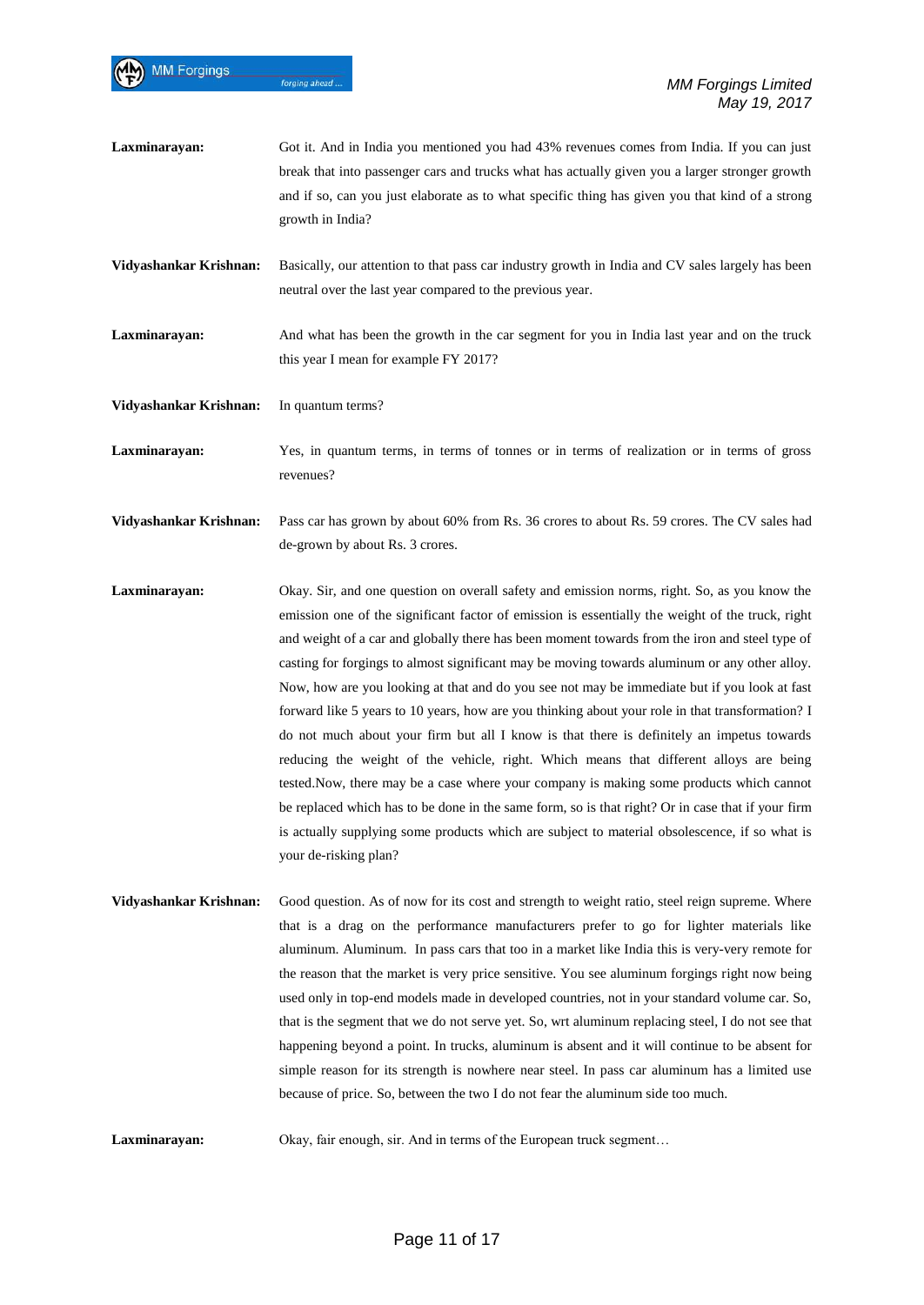- **Vidyashankar Krishnan:** There are opportunities in the aluminum space as the basic production equipment that makesaluminum remains the same. What happens or what changes is largely the method of heating. To convert one of our lines to aluminum production which not take much time and we can rejig as many lines as required for that or make a fresh line.
- **Laxminarayan:** Okay. Sir, which means that when you are actually setting up this incremental Brownfield capacities or anything, I am sure you will be keeping this in mind that your line can actually become more fungible at some point in time if it needs to be, right?
- **Vidyashankar Krishnan:** See, we do not look at aluminum fungibility. We have not considered that as of now. But generally, it is fungible and forging lines are to certain extent generally fungible- like mechanical process are pretty fungible and some of the products are made on those lines. But you get into specific like up-setter or rolling machines, etc., you get narrowed down to products. Across the set of products also the forging machines are fungible. Generally I think fungibility is a quality in production equipment in forging. Though we cannot say the same thing about machining. Machining is pretty-pretty process specific.
- **Laxminarayan:** Sir, I have another question, so if you look at the European commercial vehicle and I believe you supply to both passenger cars and commercial vehicle in Europe is there like in U.S. you mentioned Class 8 trucks. In Europe what is the segment you cater to and what you think about the production target for the next year for that particular class of vehicle?
- **Vidyashankar Krishnan:** Trucks is still going to be positive in Europe. We supply largely to the large trucks in Europe as well. So, that space will continue to juggle up.
- **Laxminarayan:** Right. So, essentially in the LCV segment or there you also supply to the HCV?
- **Vidyashankar Krishnan:** HCV only.

**MM Forgings** 

forging ahead

- **Laxminarayan:** HCV, heavy commercial vehicle, okay. And your realization or your profitability, if you can just rank India, U.S. and Europe which is the most profitable for you in terms of realization or EBITDA margin or whichever way you look at it and which is the lowest?
- **Vidyashankar Krishnan:** One thing I can say is that India would be the lowest. Europe and U.S. not much to choose from.Some products U.S. will be better, some products Europe will be better by and large the same. India market is far more price sensitive than these two markets.
- **Laxminarayan:** Okay. Sir, just one last question on is there a particular type of forging you supply or a particular process you undertake where you are the category or you are a clear leader in terms of preferences. You mentioned that you differentiate by value addition with respect to your competitors not only in India outside India also. Any segment where you are the best because you cater from 0.2 to almost like 0.90 or 0.60?
- **Vidyashankar Krishnan:** It is very good question but very difficult to answer and at the same time I cannot give you too much details also because I would like to retain our competitive edge. So, I will be definitely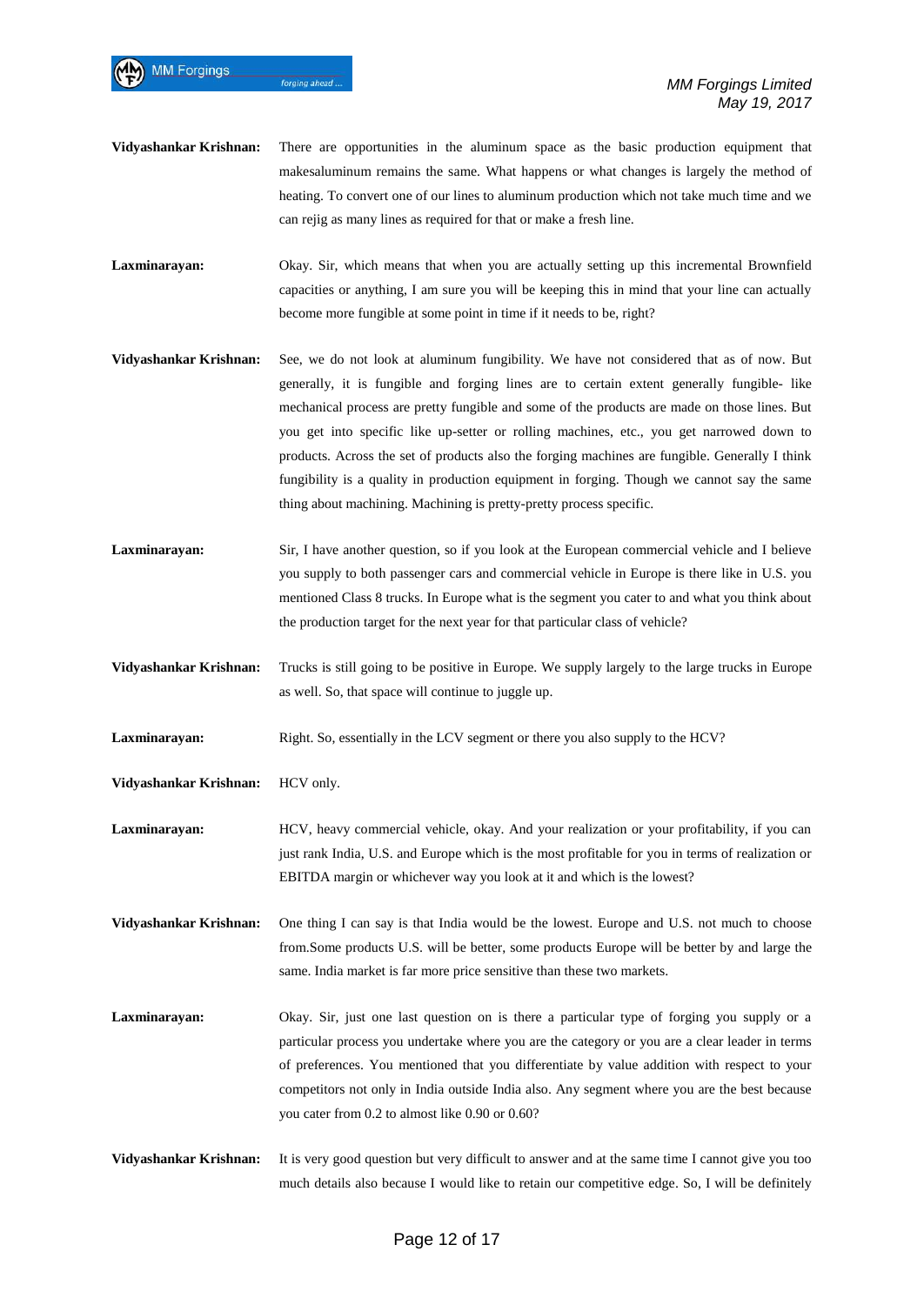guarded, please excuse me for not being specific. You will not get much information from me on this question. But in any case, I can tell you there are sets of products here and there and we are leaders globally. There are quite a few products that we have identified and we are pretty competitive wherever we go. So, we are also focusing to harness our capabilities in those products.

**Laxminarayan:** And do you have sufficient cash balance in terms of your long-term borrowings and short-term borrowings and your cash balance, is it because your interest cost is lower than the interest you earn on cash or why is that you have a cash balance and also good amount of long-term borrowings?

**Vidyashankar Krishnan:** I think can answer that is a good question and a good answer as well. So, basically I would like to remind all of you if you read this comic called Asterix. It is a favorite series of mine. In it Vitalstatistix who is the chief of that village in France. A very brave warrior but he fears only one thing - that the sky may fall on his head. I would like to say similar to that is my view – namely, that over a period of time I see that the global markets are on an inflexion point and I am not very confident looking at this point. What happened in 2008, 2009actually can happen at any time now. And this time around the countries that pumped QE1, QE2, etc., have all exhausted their armory and they do not have any more weapons in their arsenal So, this time around if such a thing happens, you can be very sure that it will take a lot ground to recover. In fact, even the last time around, I expected that the recovery would take several more years and I was too wrong because I did not expect the economies to use quantitative easing to recover. Well, maybe this time around they may find other trick that I am not aware of - like QE last time.There may still have some trick up their sleeves. So, to cut a long story short, I believe that the global economy is on an inflexion point and it can at any time crash. But I cannot expose MM Forgings to the crash at that point of time. Running around for banks that would lend us money then would be pretty chaotic and I would not say that will not happen. I would not want to put MM Forgings in that situation should it come to pass. So, ONE - it is a defensive strategy. TWO - there is also a certain amount of offensive in that because we get some carryby borrowing a bit lower and investing a bit higher but that is not the main strategy, I am happy even if the costs are even, the difference gets covered up. So, both ways, first it is a defensive move. Second, there is an offensive element to it as well, ultimately it makes business sense. **Moderator:** Thank you. Next question is from the line of Shrimant Dodiya from Unify Capital. Please go

**Shrimant Dodiya:** Sir, my first question is I wanted to understand about your customer profile, what would be the

contribution say from your top five customers globally?

**Vidyashankar Krishnan:** Top five customers worth 65%.

ahead.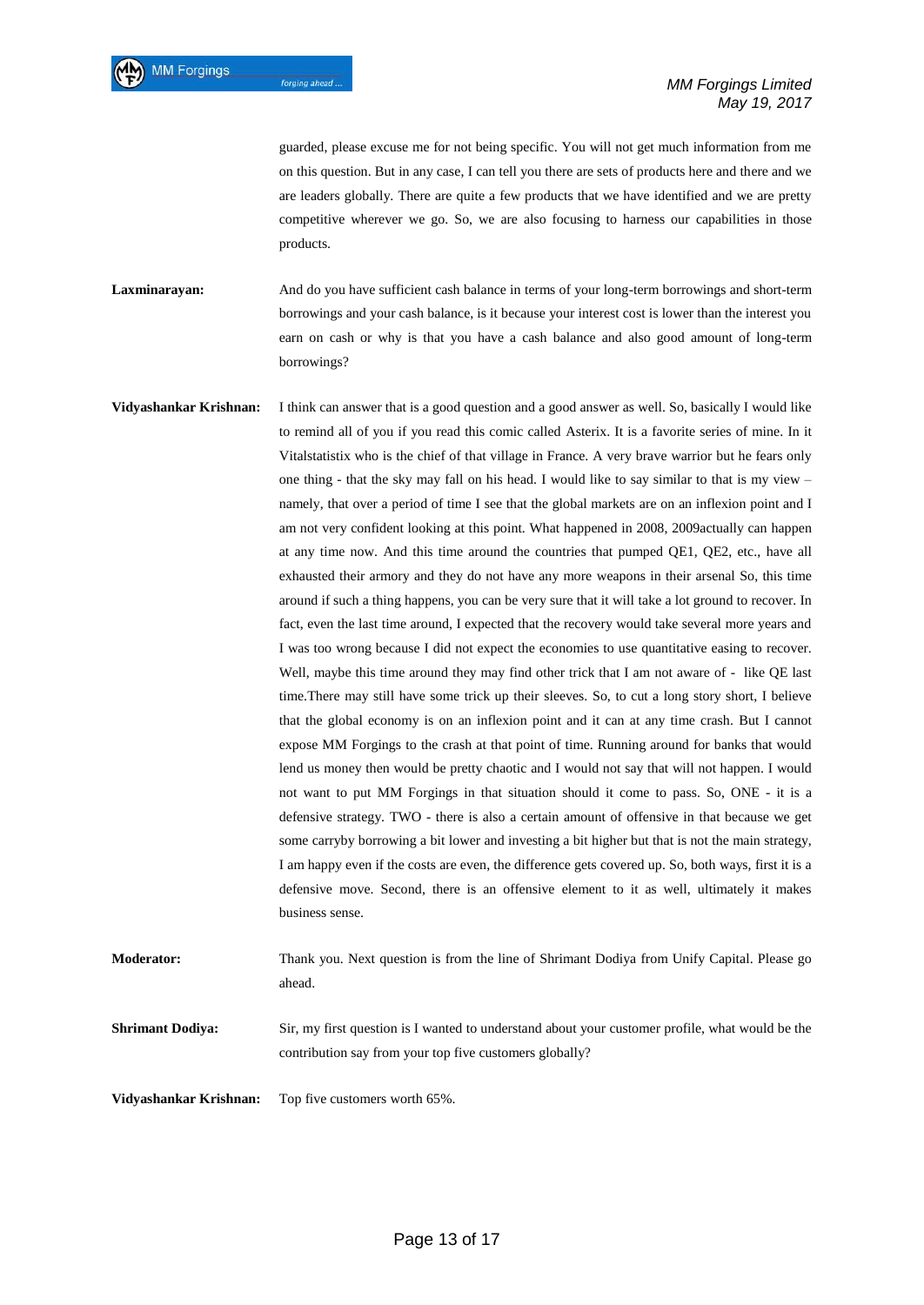**Shrimant Dodiya:** Okay. Secondly, if I hear you right you had mentioned that currently 15% to 20% of your products are machined and you are looking to take this number to around 75% was that right number?

**Vidyashankar Krishnan:** No, that was specific with regard to the 8,000 tonnes press. The question was asked specifically with the 8,000 tonnes and the answer was given specifically to that, so you should restrict the scope of the answer only to the products coming over the 8,000 tonnes press. But the 20% number is also applicable to generic product to our current production line which does not include the 8,000 tonnes press. But I do not expect that figure to go to 75% I would like to add that correction. So, the numbers given of 75% was applicable only for the 8,000 tonnes press.

**Shrimant Dodiya:** Okay, understood. So, for the existing products that you manufacture with the existing capacity what would be this percentage number go to from say 20% currently in the next say two years?

**Vidyashankar Krishnan:** Not very much maximum 30% I would not put it beyond 25%.

**Shrimant Dodiya:** Okay, understood. And if you could help me with the CAPEX that was done in FY 2017 and it would be in FY 2018?

**Vidyashankar Krishnan:** CAPEX done in FY 2017 was about Rs. 90 crores and then in FY 2018 it should be in the region of around Rs. 75 crores to Rs. 100 crores.

**Shrimant Dodiya:** Okay. So, this Rs. 90 crores of CAPEX done in FY 2017 this was predominately for the capacity expansion?

**Vidyashankar Krishnan:** Yes.

**MM Forgings** 

forging ahead

**Shrimant Dodiya:** Okay. And FY 2018 CAPEX will be towards what?

**Vidyashankar Krishnan:** FY 2018 also will be towards the machining facility of 8,000 tonnes press concluding all the other with all the other vendor. It would be largely focus on that around the machine shop.

**Shrimant Dodiya:** Okay. And you had mentioned in the Europe your growth strategy is to introduce new products, is this in the commercial vehicle space or in the pass car space?

**Vidyashankar Krishnan:** Both.

**Shrimant Dodiya:** Okay. If you could highlight if there were any customer additions that happened in FY 2017 broadly a sense on that.

**Vidyashankar Krishnan:** Customers were added in FY 2017 but they have not into bulk for obvious reasons otherwise we would not have drop in sales. So, those have been added there.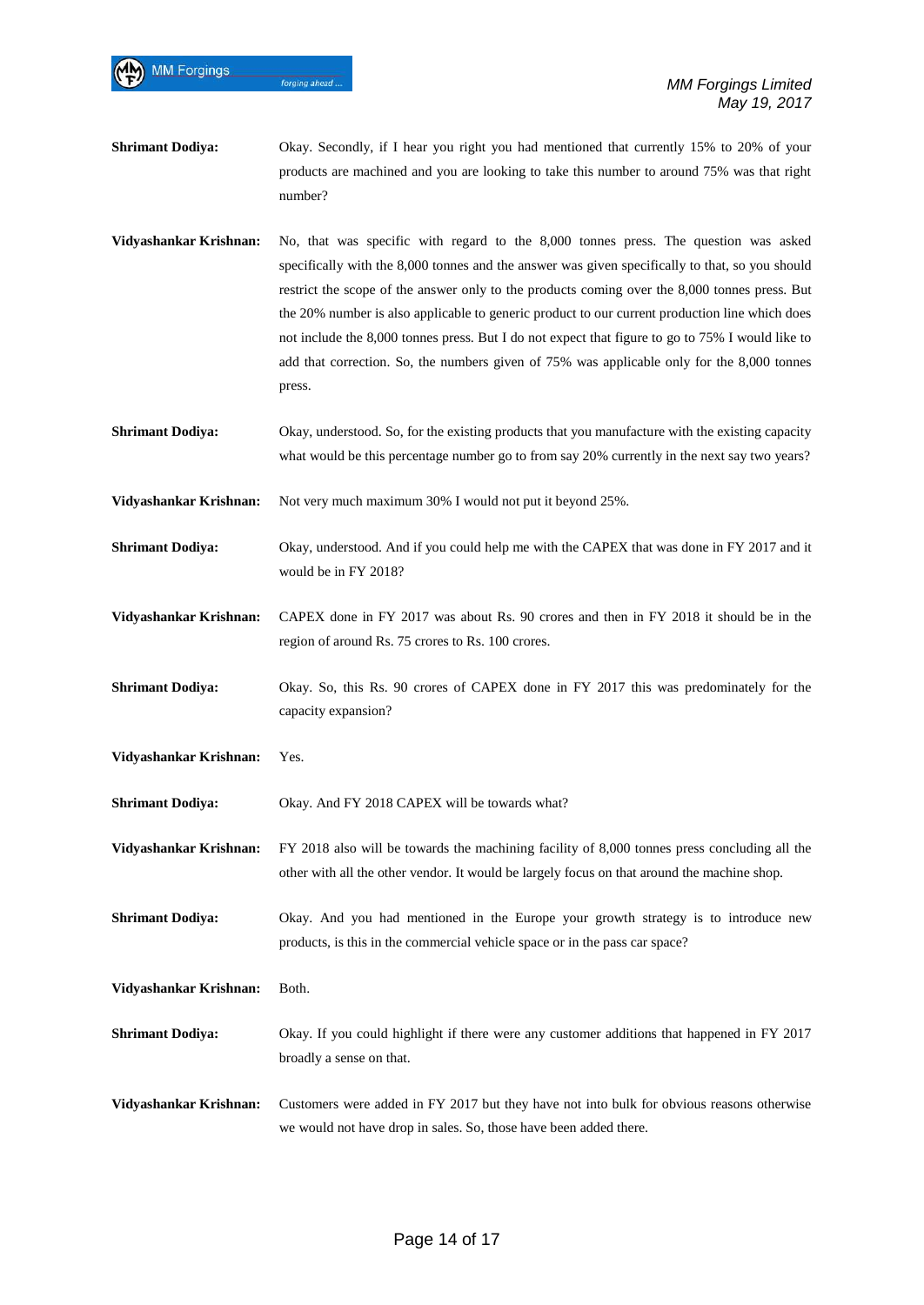| Moderator:             | Thank you. Next question is from the line of Rohan Shah from Alpha Enterprises. Please go<br>ahead.                                                                                                                                                                                                                                                                                                                                                                                                                                                                                                                                                                                                                                                                                                                                                                                                                                                                                                                                                                                                                                                                                                                              |
|------------------------|----------------------------------------------------------------------------------------------------------------------------------------------------------------------------------------------------------------------------------------------------------------------------------------------------------------------------------------------------------------------------------------------------------------------------------------------------------------------------------------------------------------------------------------------------------------------------------------------------------------------------------------------------------------------------------------------------------------------------------------------------------------------------------------------------------------------------------------------------------------------------------------------------------------------------------------------------------------------------------------------------------------------------------------------------------------------------------------------------------------------------------------------------------------------------------------------------------------------------------|
| <b>Rohan Shah:</b>     | I just wanted to confirm there is a slight typo in the balance sheet, so is it correct that current<br>investment figure is nil?                                                                                                                                                                                                                                                                                                                                                                                                                                                                                                                                                                                                                                                                                                                                                                                                                                                                                                                                                                                                                                                                                                 |
| Vidyashankar Krishnan: | Current investments in the balance sheet related to cash flow is it?                                                                                                                                                                                                                                                                                                                                                                                                                                                                                                                                                                                                                                                                                                                                                                                                                                                                                                                                                                                                                                                                                                                                                             |
| <b>Rohan Shah:</b>     | It is in the current investments in the balance sheet for FY 2017.                                                                                                                                                                                                                                                                                                                                                                                                                                                                                                                                                                                                                                                                                                                                                                                                                                                                                                                                                                                                                                                                                                                                                               |
| Vidyashankar Krishnan: | Okay, what is your question there?                                                                                                                                                                                                                                                                                                                                                                                                                                                                                                                                                                                                                                                                                                                                                                                                                                                                                                                                                                                                                                                                                                                                                                                               |
| <b>Rohan Shah:</b>     | Is it correct that it is nil because there are two items marked (a) and there is blank<br>corresponding to current investments, so would it be correct to say it is nil or?                                                                                                                                                                                                                                                                                                                                                                                                                                                                                                                                                                                                                                                                                                                                                                                                                                                                                                                                                                                                                                                      |
| Vidyashankar Krishnan: | Yes, actually investments will be nil.                                                                                                                                                                                                                                                                                                                                                                                                                                                                                                                                                                                                                                                                                                                                                                                                                                                                                                                                                                                                                                                                                                                                                                                           |
| <b>Rohan Shah:</b>     | Okay. I just wanted to clarify that and I just had a macro                                                                                                                                                                                                                                                                                                                                                                                                                                                                                                                                                                                                                                                                                                                                                                                                                                                                                                                                                                                                                                                                                                                                                                       |
| Vidyashankar Krishnan: | Thatitem of current investments itself should not have been mentioned there. Thanks for<br>pointing out this thing.                                                                                                                                                                                                                                                                                                                                                                                                                                                                                                                                                                                                                                                                                                                                                                                                                                                                                                                                                                                                                                                                                                              |
| <b>Rohan Shah:</b>     | Yes, I thought so, okay. Sure. And sir, I just wanted to clarify on a macro point when you<br>undertake CAPEX, how do you think of the payback do you have a schedule payback period in<br>mind or do you have return on capital in mind before you undertake the CAPEX?                                                                                                                                                                                                                                                                                                                                                                                                                                                                                                                                                                                                                                                                                                                                                                                                                                                                                                                                                         |
| Vidyashankar Krishnan: | I would harp back to what my father told me several years back that if you draw the P&L and<br>then make an investment you will never make an investment. So, we have an idea in terms of<br>broad pay back, particularly with regard to forgings and machine. You get into something we<br>try to evaluate it a little bit deeper and then take a stand. But generally, in these two areas we<br>know what is going to be the payback. But payback will be there but in some cases what<br>happens is that the pricing is so bad that you will have very poor pay back. If the investment<br>has been tied to a specific project then we look pay back a little bit tighter. If the investment is<br>a generic investment and is fungible we may not even look at the payback because we know<br>what the payback is going to be. Typically, payback ranges from four years if you are very<br>lucky to about eight years. Beyond eight years we will not invest. It does not make sense, you<br>might rather put money in the bank unless the investment is very strategic - say, you retain a<br>customer or the investment improves product quality in which case you cannot encapsulate<br>them or quantify them so easily. |
| <b>Rohan Shah:</b>     | Okay. So, just to rephrase that whatever you have invested in this press it would be                                                                                                                                                                                                                                                                                                                                                                                                                                                                                                                                                                                                                                                                                                                                                                                                                                                                                                                                                                                                                                                                                                                                             |

approximately Rs. 200 crores if you include the machining CAPEX. You would be happy to have that much incremental EBITDA over say six-year period and that would be a success?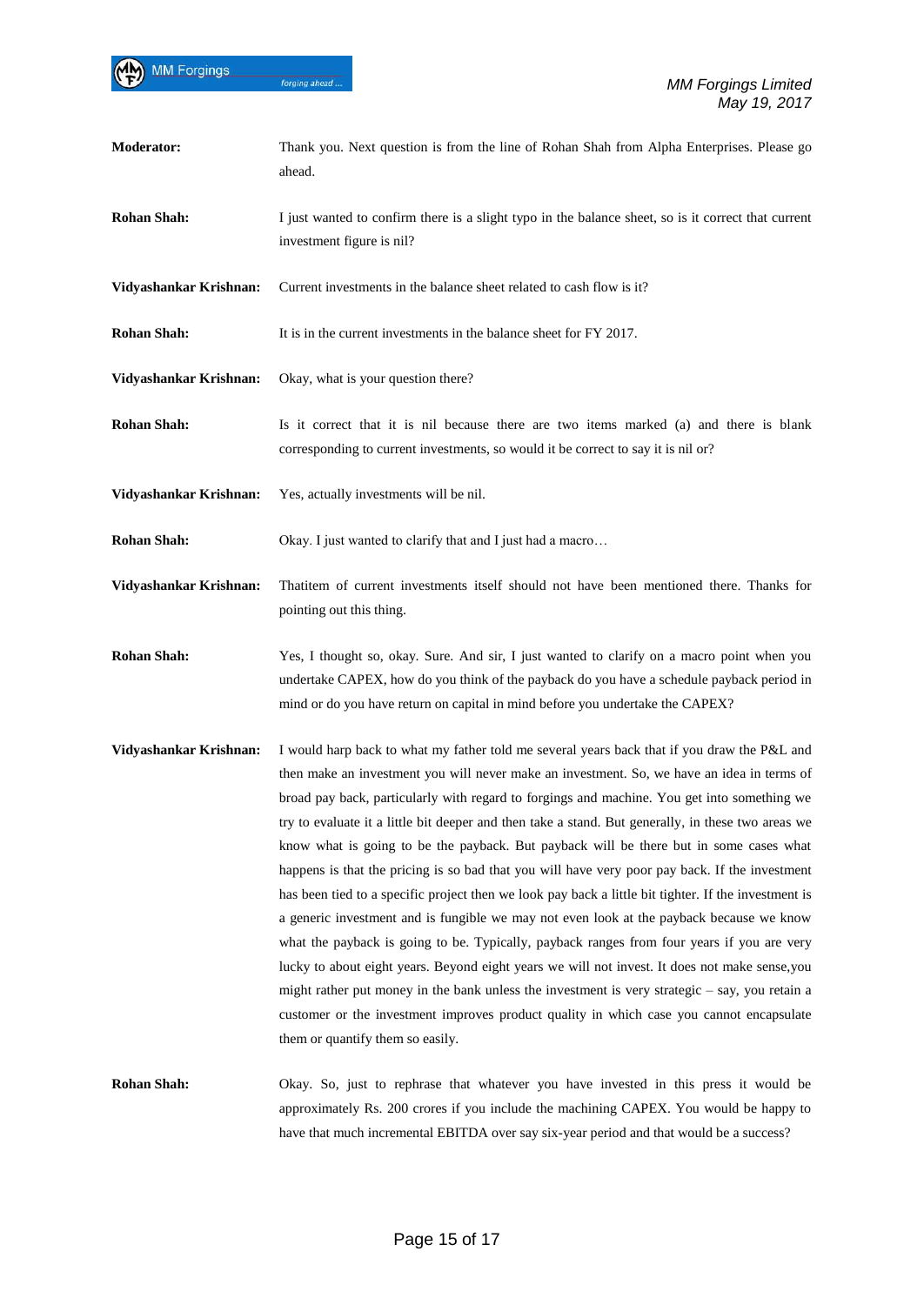MM Forgings

| Vidyashankar Krishnan:    | Rs. 200 croreshas not gone into the 8,000 tonnes press, overall investment including machining<br>building, etc. Right now it stands in the region of about Rs. 110 crores or so - approximately I<br>am just giving you a figure from my mind. So, that is on the investment for the 8,000 T<br>press. The margin it is going to go up. Pay back should in the region of seven years because the<br>press itself is going to have a longer pay back whereas machining investments will be having a<br>shorter payback. |
|---------------------------|-------------------------------------------------------------------------------------------------------------------------------------------------------------------------------------------------------------------------------------------------------------------------------------------------------------------------------------------------------------------------------------------------------------------------------------------------------------------------------------------------------------------------|
| <b>Moderator:</b>         | Thank you. Next question is from the line of Pradeep Chaudhary, who is an Individual<br>Investor. Please go ahead.                                                                                                                                                                                                                                                                                                                                                                                                      |
| <b>Pradeep Chaudhary:</b> | What is the contribution of new products during financial year 2017 and how much it would be<br>for 2018 and 2019?                                                                                                                                                                                                                                                                                                                                                                                                      |
| Vidyashankar Krishnan:    | I would say FY 2017 new products will be I am making a guess, about Rs. 20 crores and for<br>FY18 it would be much higher in the region of around Rs. 30 crores to Rs. 60 crores.                                                                                                                                                                                                                                                                                                                                       |
| <b>Pradeep Chaudhary:</b> | And here I am assuming that you are taking because of our kind of industry whatever products<br>which have got developed in the last three years are taken as the new product because it takes a<br>little while for ramping up though?                                                                                                                                                                                                                                                                                 |
| Vidyashankar Krishnan:    | Yes, what I am saying is that the contribution of sale of product developed or in the past, so<br>that is your sales, you are right. Yes, these products need not have been necessarily developed<br>in the last year alone they have been developed earlier or may be in that year itself.                                                                                                                                                                                                                             |
| <b>Pradeep Chaudhary:</b> | So, which you are saying is Rs. 20 crores for financial year 2017 and Rs. 32 crores or Rs. 30<br>crores for financial year 2018?                                                                                                                                                                                                                                                                                                                                                                                        |
| Vidyashankar Krishnan:    | Rs. 20 crores for this thing and about Rs. 60 crores.                                                                                                                                                                                                                                                                                                                                                                                                                                                                   |
| <b>Pradeep Chaudhary:</b> | Rs. 60 crores?                                                                                                                                                                                                                                                                                                                                                                                                                                                                                                          |
| Vidyashankar Krishnan:    | Yes.                                                                                                                                                                                                                                                                                                                                                                                                                                                                                                                    |
| <b>Pradeep Chaudhary:</b> | My next question is it is a very I can say that I understand it this way that segment if I see the<br>profitability in different segments then car gives you less profitability with respect to<br>commercial vehicle. Is my understanding correct?                                                                                                                                                                                                                                                                     |
| Vidyashankar Krishnan:    | May be yes, to some extent but not entirely true.                                                                                                                                                                                                                                                                                                                                                                                                                                                                       |
| <b>Pradeep Chaudhary:</b> | Okay. Now, if it is partly true then how would you protecting that your sales is increase in<br>passenger car?                                                                                                                                                                                                                                                                                                                                                                                                          |
| Vidyashankar Krishnan:    | You invest, you make products that are profitable, simple. The quality conscious car segment<br>has a margin component that is not too bad.                                                                                                                                                                                                                                                                                                                                                                             |